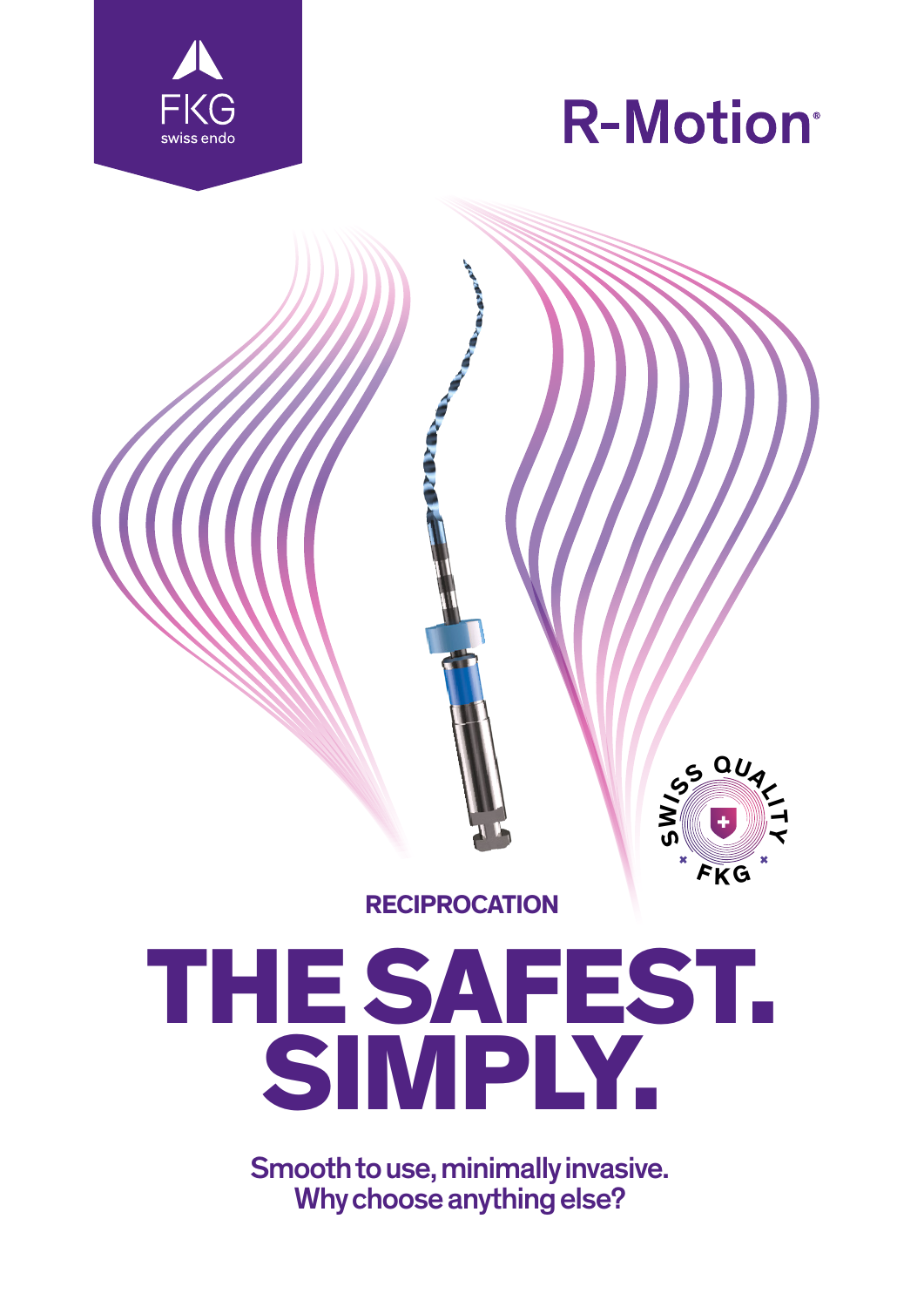### WHY CHOOSE ANYTHING ELSE ?

The latest generation of reciprocating files R-Motion® is safer than the main competitors due to FKG swiss quality standards. THE **SMOOTH** TO USE SAFEST\* Enjoy reciprocation technology that feels smooth and brings a total peace of mind. A unique combination of advanced SIMPLE technology allows the reciprocation system to be less invasive and gives an radical safety advantage. Thanks to the agile design of our files, a sequence of two instruments is sufficient in most cases. Simplicity itself. PRODUCT RANGE : ONE SEQUENCE TO FIT MOST CASES R-Motion® includes a range of files to meet **GLIDE**  the needs of every case. **SHAPING PATH** GLIDE PATH FILES **R-Motion 25 R-Motion Glider R-Motion Glider**  $H = H$ **R-Motion Glider C** Choose your  $H = H$ + shaping file according to your therapeutic SHAPING FILES approach**R-Motion 20**  $\checkmark$  $H = H$ **R-Motion 30 R-Motion 25 ME** e di **R-Motion 30 New York R-Motion 40**  $r = r$ **R-Motion 50 CO** ma a b

Based on cyclic fatigue internal tests, compared with equivalent competitors' instruments.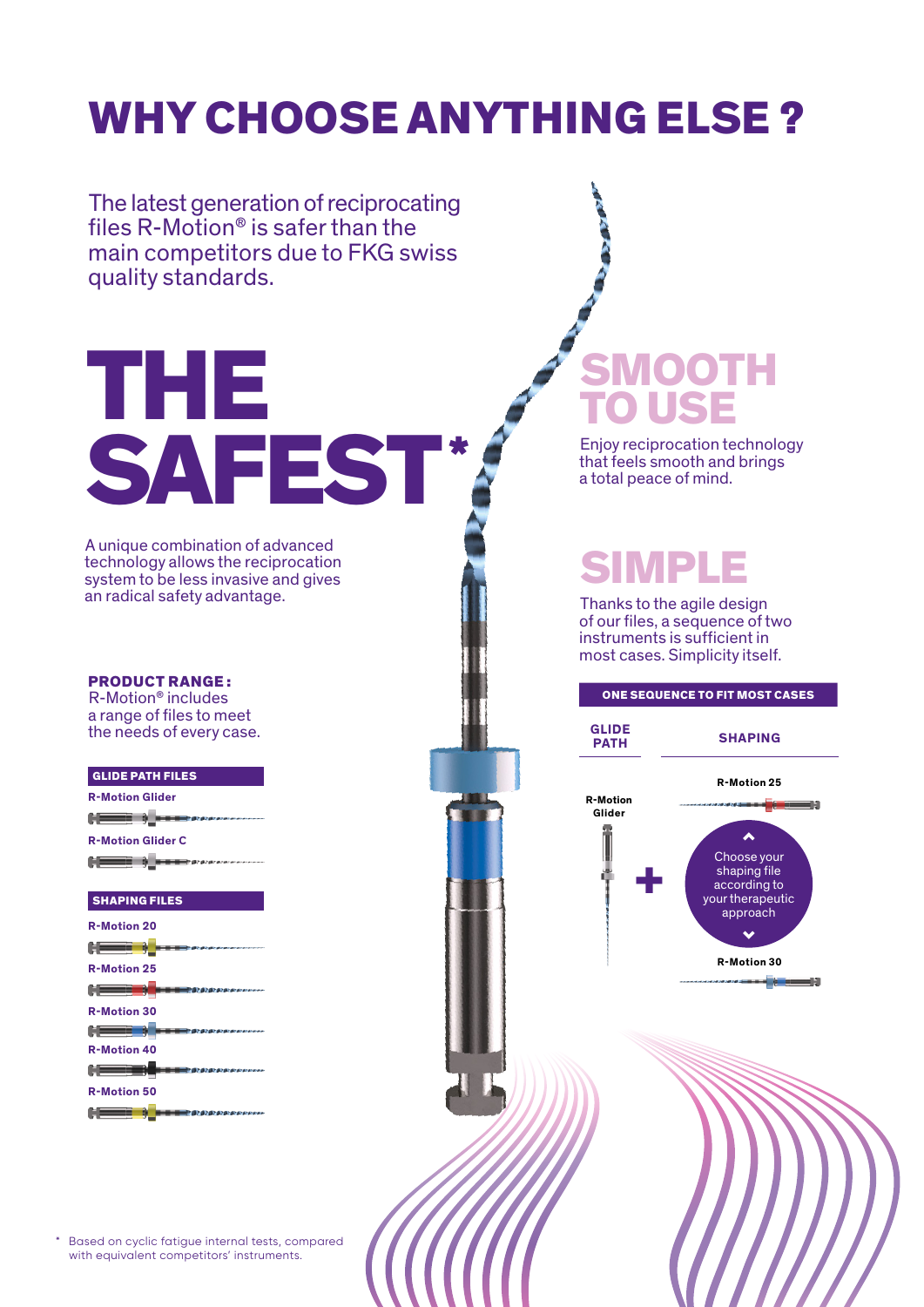

#### GREATER NCE **FAT**

R-Motion® instruments have a high resistance to cyclic fatigue through our proprietary heat treatment. Higher cyclic fatigue resistance is known to reduce the risk of instrument fracture, hence improving patient safety.

> **T Y**

### **S W<sup>I</sup>S<sup>S</sup> <sup>Q</sup>UAL<sup>I</sup>** UP TO **<sup>F</sup> <sup>K</sup> <sup>G</sup>** 3.6 x MORE RESISTANT

#### HIGHER FLEXIBILITY

Thanks to an exclusive heat treatment process, recognisable by the blue colour of the instrument, R-Motion® offers improved flexibility enabling clinicians to treat a wide range of canal anatomies.

#### **LOWER** ING EFFECT

R-Motion® is designed to reduce the screwing effect, allowing the clinician to have a better control of the progression in the canal.



\* Based on internal laboratory results compared with equivalent competitors' instruments.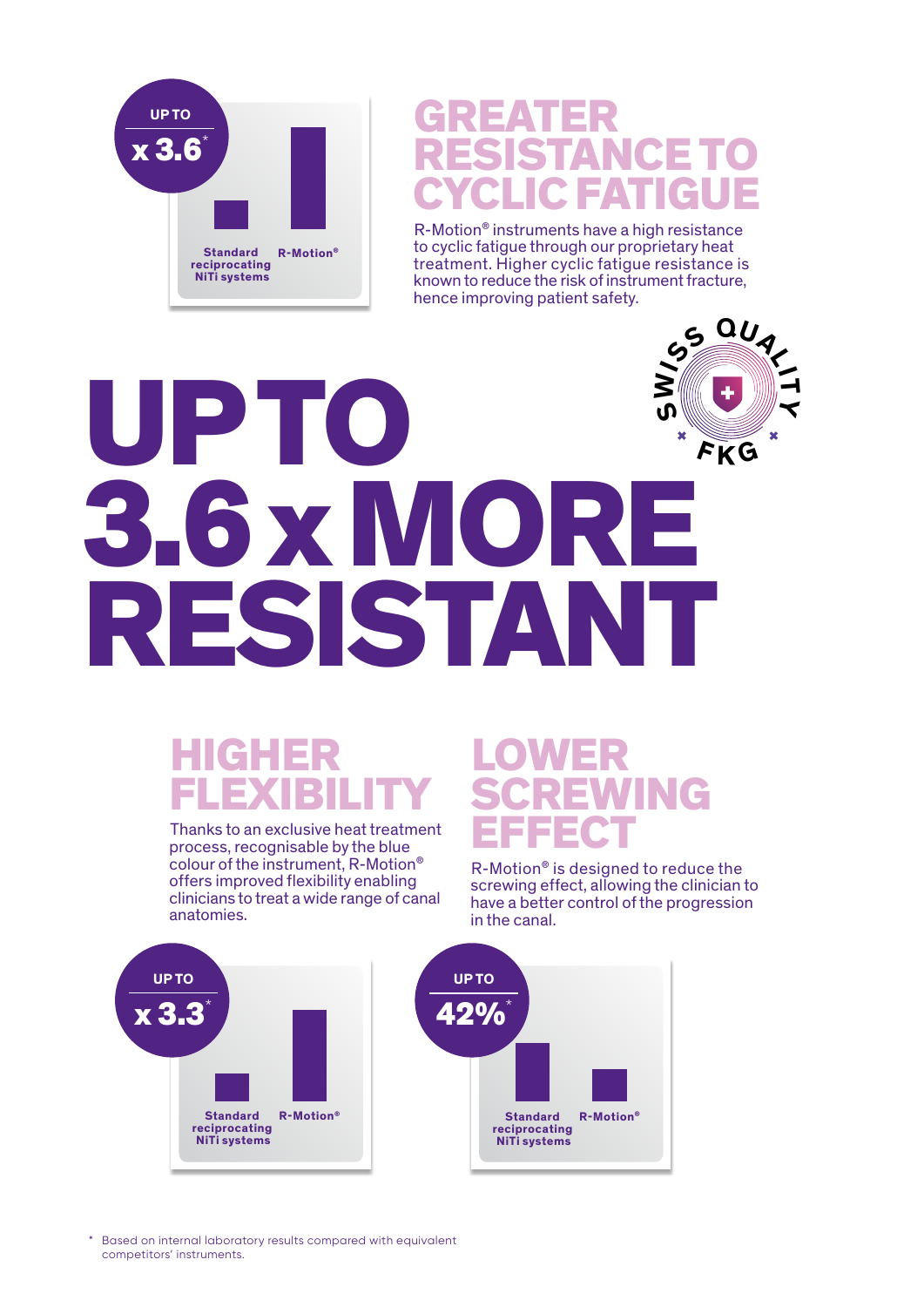## LESS INVASIVE

#### **BETTER** RESPECT OF THE CANAL ANATOMY



R-Motion®'s increased flexibility and design allows for better centring ability and respect of the canal anatomy.

The thinner core sizes of R-Motion® instruments are less invasive than equivalent competitors' files, diminishing the risk of excessive dentine removal and minimizing the impact on noninfected areas.



R-Motion 30 - Standard reciprocating NiTi systems







#### IMPROVED CUTTING EFFICIENCY

The rounded triangular cross-section with sharp cutting edges and a new, optimised file tip\*\*, provide the perfect combination for high cutting efficiency down to the apex, while preserving dentine.

#### **LOWER STRESS ON** DENTINE

The exclusive R-Motion® design and thinner core size significantly reduce the stress on dentine during root canal treatment.

Based on internal laboratory results compared with equivalent competitors' instruments.

\*\* Patent pending.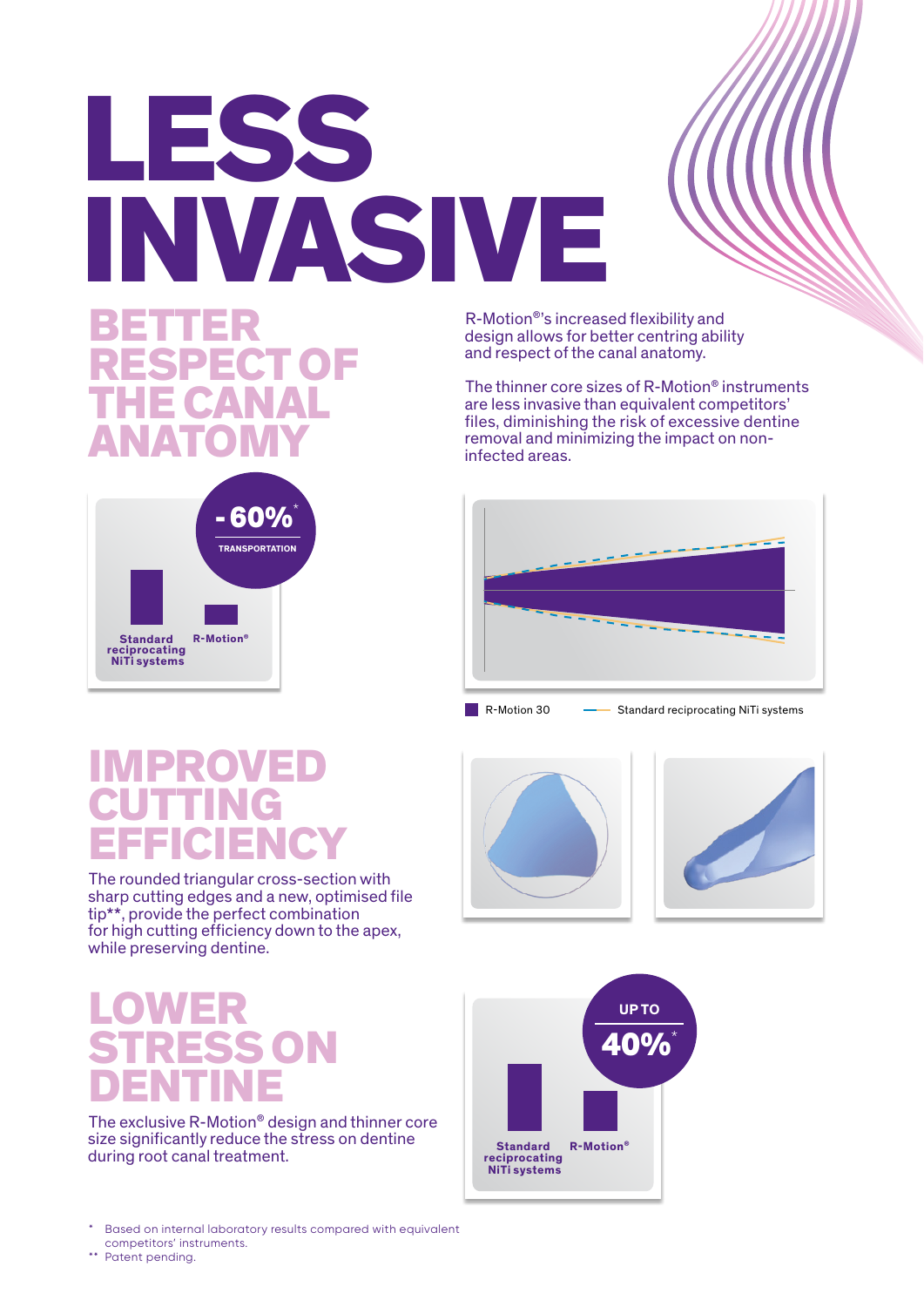#### **PRODUCT** REFERENCES

| <b>RECIPROCATING GLIDE PATH INSTRUMENTS</b> |                          |                  |                                            |
|---------------------------------------------|--------------------------|------------------|--------------------------------------------|
| <b>R-Motion Glider</b>                      |                          |                  |                                            |
| $\epsilon = \epsilon$                       |                          |                  | $3 \times 21$ mm $51.7B0.00.0$ GM.FK       |
| 15/03                                       | 3×.                      | 25mm             | S1.7B0.00.0GN.FK                           |
|                                             |                          |                  | 3X 31mm S1.7B0.00.0GO.FK                   |
|                                             |                          |                  |                                            |
|                                             | <b>R-Motion Glider C</b> |                  |                                            |
| $\epsilon = -1$                             |                          |                  | <b>BUDDERWARE 3X 21mm S1.7B0.00.0HT.FK</b> |
| 15/03                                       | 3×.                      | 25 <sub>mm</sub> | S1.7B0.00.0HU.FK                           |
|                                             | 3×.                      | 31mm             | S1.7B0.00.0HV.FK                           |

| <b>RECIPROCATING SHAPING INSTRUMENTS</b><br><b>R-Motion 20</b> |           |                  |                  |
|----------------------------------------------------------------|-----------|------------------|------------------|
|                                                                |           |                  |                  |
| 20/0.04                                                        | З×        | 25 <sub>mm</sub> | S1.7B0.00.0HR.FK |
|                                                                | 3×        | 31mm             | S1.7B0.00.0HS.FK |
| <b>R-Motion 25</b>                                             |           |                  |                  |
| <b>DUSTRIAL SECTION 3X</b><br>--                               |           | 21mm             | S1.7B0.00.0FR.FK |
| 25/.06                                                         | З×        | 25mm             | S1.7B0.00.0FS.FK |
|                                                                | $3\times$ | 31mm             | S1.7B0.00.0FT.FK |
| <b>R-Motion 30</b>                                             |           |                  |                  |
|                                                                |           |                  |                  |
| 30/0.04                                                        | $3\times$ | 21mm             | S1.7B0.00.0FI.FK |
|                                                                | З×        | 25 <sub>mm</sub> | S1.7B0.00.0FL.FK |
|                                                                | 3×        | 31mm             | S1.7B0.00.0FO.FK |
| <b>R-Motion 40</b>                                             |           |                  |                  |
| <b>BUSINESS CONTRACTOR</b> 3X                                  |           | 21mm             | S1.7B0.00.0FJ.FK |
| 40/.04                                                         | З×        | 25mm             | S1.7B0.00.0FM.FK |
|                                                                | З×        | 31mm             | S1.7B0.00.0FP.FK |
| <b>R-Motion 50</b>                                             |           |                  |                  |
| 15050303030303030303                                           | $3\times$ | 21mm             | S1.7B0.00.0FK.FK |
| 50/.04                                                         | З×        | 25 <sub>mm</sub> | S1.7B0.00.0FN.FK |
|                                                                | 3×        | 31mm             | S1.7B0.00.0FQ.FK |

| <b>PAPER POINTS</b>            |         |                  |  |
|--------------------------------|---------|------------------|--|
| <b>Box of 200 Paper Points</b> |         |                  |  |
|                                | 25/.06  | 08.610.06.025.BC |  |
|                                | 30/0.04 | 08.610.04.030.BC |  |
|                                | 40/.04  | 08.610.04.040.BC |  |
|                                | 50/.04  | 08.610.04.050.BC |  |

| <b>GUTTA PERCHA</b>           |         |                  |  |
|-------------------------------|---------|------------------|--|
| <b>Box of 60 Gutta Percha</b> |         |                  |  |
|                               | 25/.06  | 08.600.06.025.RF |  |
|                               | 30/0.04 | 08.600.04.030.RF |  |
|                               | 40/.04  | 08.600.04.040.RE |  |
|                               | 50/04   | 08.600.04.050.RE |  |

| <b>TOTALFILL® BC POINTS™</b> |         |                  |  |
|------------------------------|---------|------------------|--|
| <b>Box of 60 BC Points</b>   |         |                  |  |
|                              |         |                  |  |
|                              | 25/.06  | 08.650.06.025.RE |  |
|                              | 30/0.04 | 08.650.04.030.RE |  |
|                              | 40/04   | 08.650.04.040.RF |  |
|                              | 50/.04  | 08.650.04.050.RF |  |

#### TOTALFILL® BC SEALERTM Syringe 2g + 15 TotalFill BC Tips



08.650.00.007.XX

| <b>TOTALFILL® BC POINTS™ HIFLOW</b> |         |                  |
|-------------------------------------|---------|------------------|
| <b>Box of 60 BC Points HiFlow</b>   |         |                  |
|                                     |         |                  |
|                                     | 30/0.04 | 08.650.04.030.HF |
|                                     | 40/.04  | 08.650.04.040.HF |
|                                     | 50/0.04 | 08.650.04.050.HF |

#### TOTALFILL® BC SEALERTM HIFLOW Syringe 1.5g + 15 TotalFill BC Tips



08.650.00.008.XX